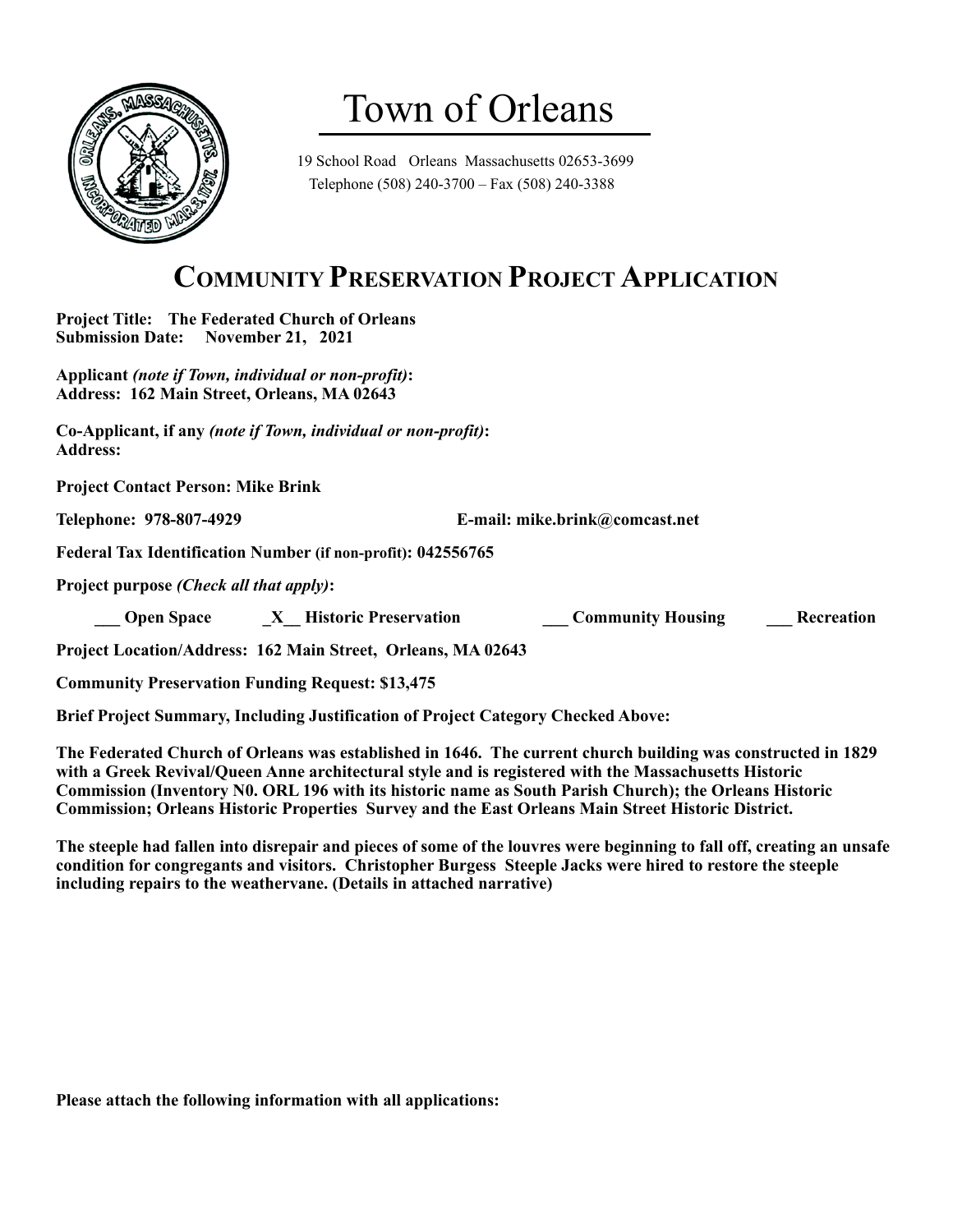- **Detailed Narrative:** A complete and detailed description of the project including goals and objectives, consistency with Community Preservation Act goals, compatibility with the Orleans Community Preservation Plan and the Orleans Comprehensive Long Range Plan, and relevance to the community and its needs.
- **Action Plan and Timeline:** Note the estimated dates for project commencement and completion and list (with an explanation) all action and steps that will be required for project completion, including any legal requirements or any impediments to implementation.
- **Financial Data:** Provide financial information for the project including total cost, additional revenue sources (public, private, in-kind, volunteer time and services), basis for the fiscal estimates and any other fiscal details currently available. Applicants are encouraged to submit more than one quotation from potential contractors.

## **GUIDELINES FOR PROJECT SUBMISSION**

Please submit **one paper copy** of the application materials to the Community Preservation Committee, c/o Town Administrator, Town of Orleans, 19 School Road, Orleans, MA 02653 by Nov. 22, 2021. **Applicants must also email complete applications in PDF** to Jennifer Fountain, Administrative Assistant, at [genuinejenfountain@gmail.com](mailto:genuinejenfountain@gmail.com). A single PDF file which appends materials described in item 3 to the application form is preferred.

- 1. Applications must be received by Monday, November 22 to be considered for recommendation at the Annual Town Meeting.
- 2. Funds will be available on July 1st following the Annual Town Meeting.
- 3. Applicants may include any maps, diagrams, and/or photographs pertaining to the project. Letters of Support for the project from community organizations or other sources may also be submitted.
- 4. The Community Preservation Committee may require additional (or more detailed) information or further clarification to a submitted application.
- 5. Prior to submission of funding applications, applicants should review the Community Preservation Act (MGL, Chapter 44B, through the Community Preservation Coalition Web site), the Orleans Community Preservation Plan and the Orleans Community Preservation Bylaw, copies of which are available on the Town Web site at <https://www.town.orleans.ma.us/community-preservation-committee>. Nonprofit organizations applying for historic preservation funds for historic structures should obtain a sample copy of an acceptable historic preservation deed restriction (available from the Town Administrator's office) since this type of document will be required. Applicants other than the Town of Orleans should also obtain a sample copy of the Agreement with the Town of Orleans that all successful nonprofit applicants will be required to sign. Please contact the Administrative Assistant by email with any questions.
- 6. Eligible projects must address one or more of the uses outlined in the Community Preservation Act, Sections 2 and 5 (2), as follows:

#### **Open Space**

Acquisition, creation and preservation of land to protect existing water supply/aquifer areas, agricultural and forest land, coastal lands, frontage to inland water bodies, wildlife habitat, nature preserves and scenic vistas.

#### **Community Housing**

Acquisition, creation, preservation and support of community housing defined as housing for low and moderate income individuals and families, including low and moderate income senior housing. The Community Preservation Committee is required to recommend, wherever possible, the reuse of existing buildings or construction of new buildings on previously developed sites.

#### **Historic Preservation**